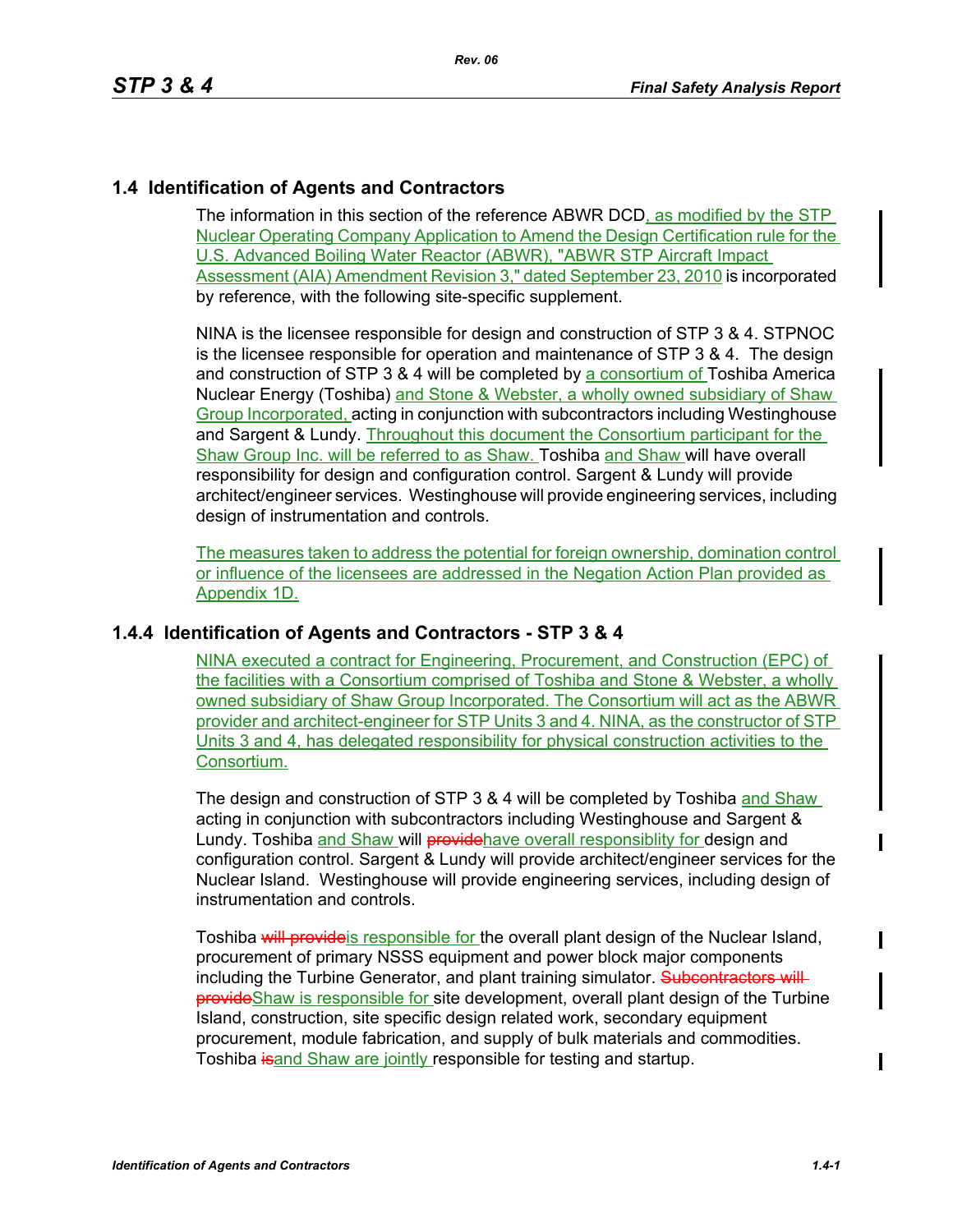# **1.4.4.1 Nuclear Innovation North America LLC**

NINA was formed in 2008. Its focus is to market and promote ABWR nuclear technology, and to develop and construct ABWR nuclear power generation facilities in the U.S. NINA assumed responsibility for the design and construction of STP 3 & 4 in 2011. It organized itself for this purpose by transitioning the previously existing STPNOC organization responsible for the development of STP 3 & 4 from STPNOC to NINA. This transition included the programs, processes and procedures developed by STPNOC for STP 3 & 4. NINA's STP 3 & 4 organization is focused on the design and construction of STP 3 & 4 and coordination with STPNOC for the operation of STP 3 & 4. After the 10CFR52.103(g) finding or authorization for interim operation pursuant to 10CFR52.103(c) is issued, NINA will provide services to STPNOC to support completion of construction.

## **1.4.4.2 STP Nuclear Operating Company**

STPNOC is the operator and license holder of STP 1 & 2 and will be the operator and license holder for STP 3 & 4 upon issuance of the 52.103(g) finding or authorization for interim operation pursuant to 10 CFR 52.103(c). During the construction period STPNOC will provide services to NINA that support the implementation of the Operational Programs and system operations during the test program.

## **1.4.4.3 Toshiba Power Systems Company**

Toshiba Power Systems Company is responsible for the Engineering, Procurement, and Construction (EPC) of STP Units 3 & 4. In this capacity Toshiba has overall project management responsibility for the design and construction of the facility, including support of the Combined License Application (COLA), in conjunction with the subcontractors described below.

Toshiba has extensive experience in the design, construction, and commissioning of the Advanced Boiling Water Reactor (ABWR) worldwide, having participated in the development of the common engineering documents, design of the ABWR systems, and construction of three ABWRs in Japan. The first ABWR plant, Kashiwazaki-Kariwa Unit No. 6, commenced commercial operation in 1996, followed by Unit No.7 in 1997, and Hamaoka Unit No. 5 in January 2005.

## **1.4.4.4 Shaw Group Inc.**

Shaw Group Incorporated, as part of the Consortium, is responsible for the Engineering, Procurement, and Construction (EPC) of STP Units 3 & 4. In this capacity Shaw with Toshiba has overall project management responsibility for the design and construction of the facility, including support of the Combined License Application (COLA), in conjunction with the subcontractors described below.

Shaw is a Fortune 500 company which has been an active participant in the nuclear industry for nearly 60 years, from providing engineering and design services for Shippingport, the nation's first commercial nuclear power plant, to the restart of Tennessee Valley Authority's Browns Ferry Unit 1, which at the time was the largest nuclear construction project in the western hemisphere. Shaw continues to prove its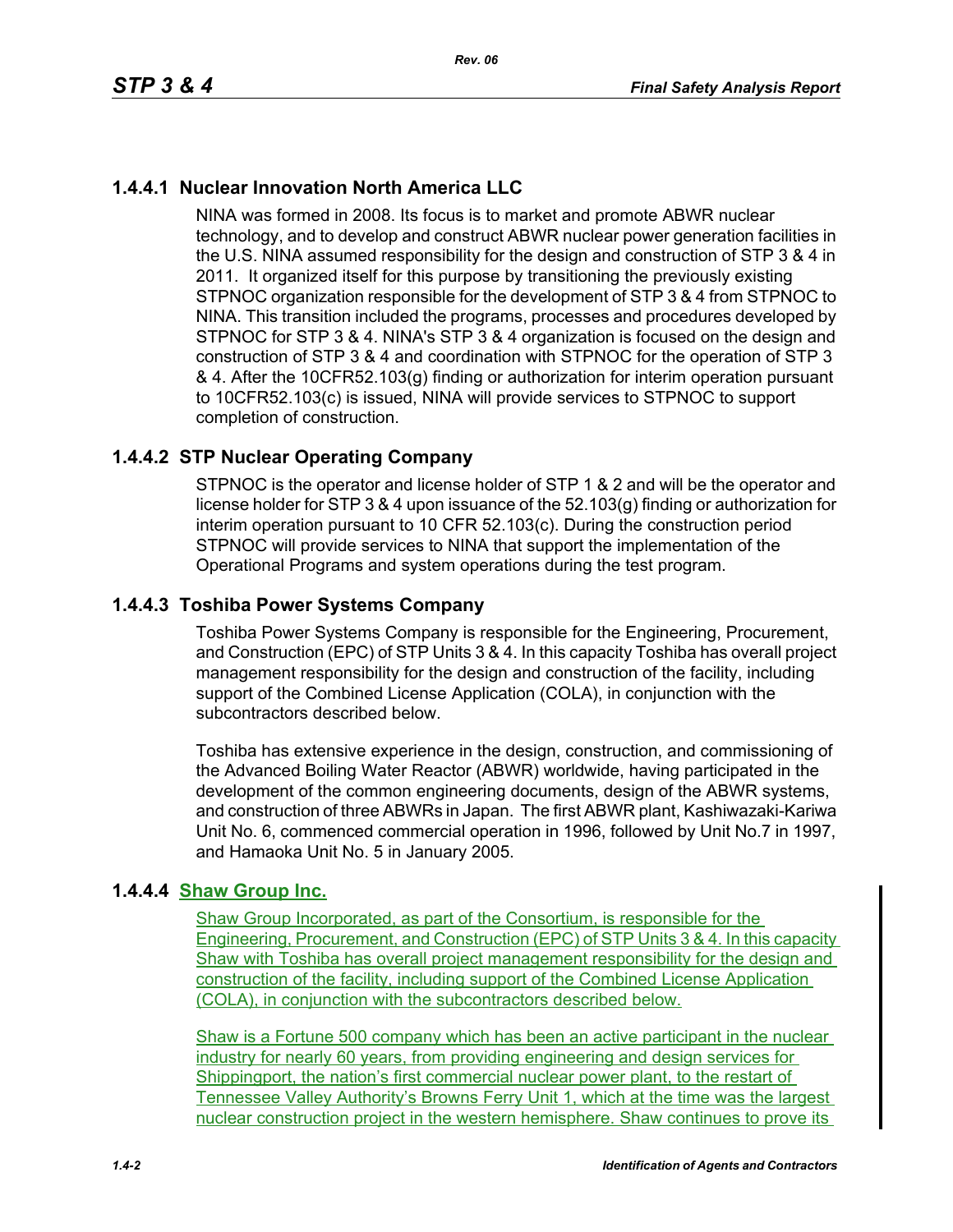leadership role in the nuclear industry by being part of the AP1000 Consortium. Shaw is part of a vertically integrated company, Shaw Group, Inc., which has nearly 180 offices worldwide and over 28,000 employees, of which approximately 3,100 are nuclear professionals offering nuclear services on four continents.

#### **1.4.4.5 1.4.4.4 Westinghouse Electric Corporation**

Westinghouse Electric Corporation (WEC) has significant experience in the design, construction, inspection and maintenance of domestic and international nuclear power plants.

### **1.4.4.6 1.4.4.5 Sargent & Lundy**

Sargent & Lundy provides engineering services for STP 3 & 4, specifically the design of the Nuclear Island, including the Reactor Building, Control Building, Radwaste Building and Ultimate Heat Sink.

For more than 100 years Sargent & Lundy has provided comprehensive consulting, engineering, design, and analysis for electric power generation and power delivery projects worldwide. Sargent & Lundy has a large, highly experienced staff solely dedicated to the energy business.

### **1.4.4.7 1.4.4.6 Other Contractors**

Several specialized consultants assisted in developing the COLA.

#### **1.4.4.7.1 1.4.4.6.1 Tetra Tech NUS, Inc.**

Tetra Tech NUS, Inc. performed data collection and analysis, and prepared sections of the Final Safety Analysis Report (FSAR) and Environmental Report (ER), including socioeconomics/demographics, ecology and ecological impacts of construction and operation, land and water use impacts of construction and operation, transmission system impacts of construction and operation, radiological impacts of operation, uranium fuel cycle and transportation of radioactive materials impacts, and environmental impacts of postulated accidents.

Tetra Tech NUS, Inc. has prepared sections of the FSAR and ER for several Early Site Permit (ESP) and COLAs, including the North Anna and Vogtle ESP applications, and the V.C. Summer and Calvert Cliffs COLAs. In addition, Tetra Tech NUS has prepared ERs for license renewal applications for more than 30 nuclear plants.

## **1.4.4.7.2 1.4.4.6.2 MACTEC Engineering and Consulting, Inc.**

MACTEC Engineering and Consulting, Inc. (MACTEC) performed geotechnical field investigations and laboratory testing in support of FSAR Section 2.5, Geology, Seismology, and Geotechnical Engineering. That effort included performing standard penetration tests; obtaining core samples and rock cores; performing cone penetrometer tests, cross-hole seismic tests, and laboratory tests of soil and rock samples; installing ground water observation wells; and preparing a data report.